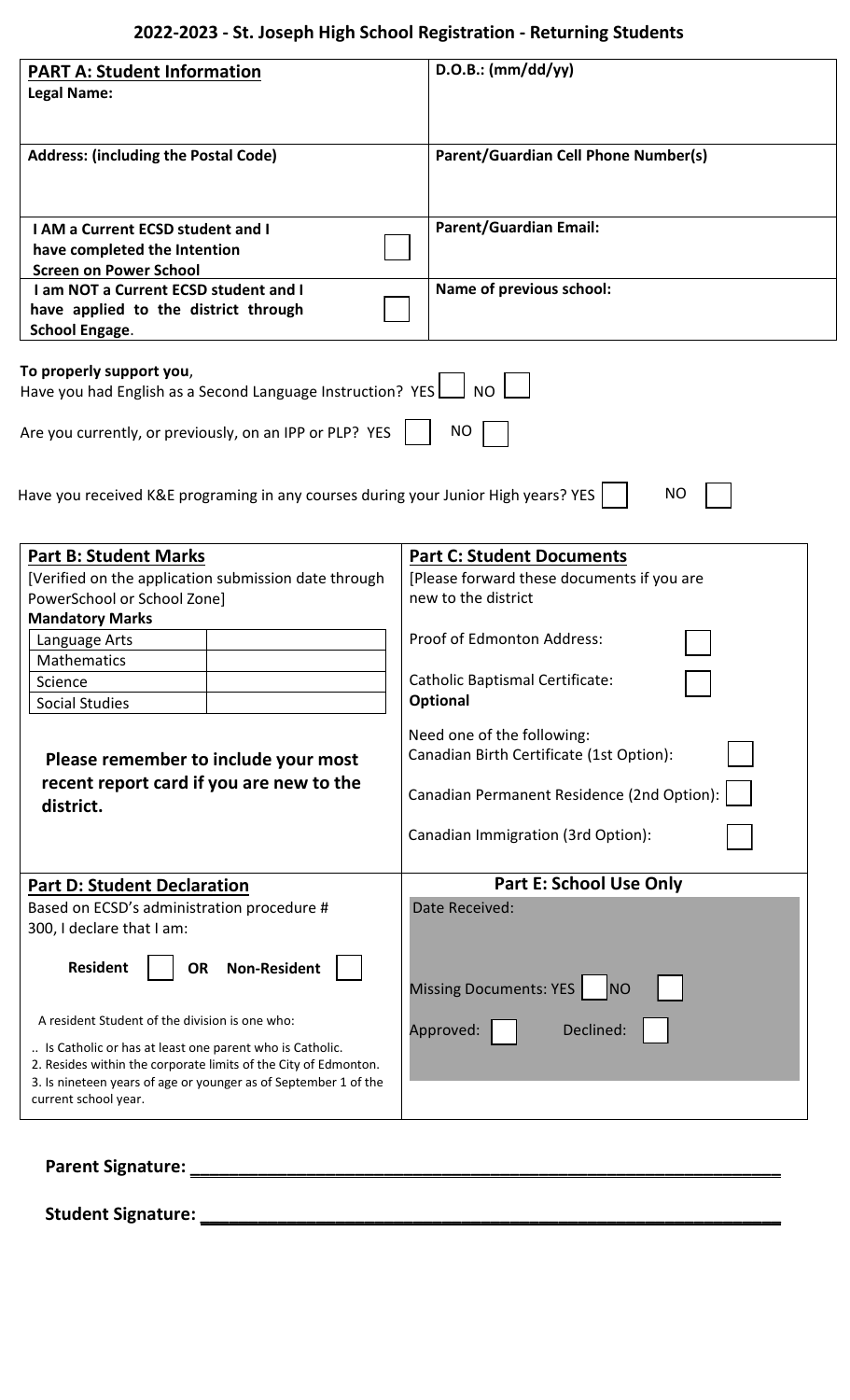| <b>Grade 10 Courses</b>                                                                                                 | Cr     | $\mathbf v$ | <b>Grade 11 Courses</b>                                     | Cr                  | V | <b>Grade 12 Courses</b>                                            | Cr                           | $\mathbf{v}$ |  |
|-------------------------------------------------------------------------------------------------------------------------|--------|-------------|-------------------------------------------------------------|---------------------|---|--------------------------------------------------------------------|------------------------------|--------------|--|
| <b>RELIGION</b>                                                                                                         |        |             |                                                             |                     |   |                                                                    |                              |              |  |
| Religious Studies 15                                                                                                    | 3      |             | Religious Studies 25                                        | 3                   |   | <b>Religious Studies 35</b>                                        | 5                            |              |  |
|                                                                                                                         |        |             |                                                             |                     |   | Religions of the World 35 (GCL)                                    | 5                            |              |  |
| Religion Studies 15 (-4)                                                                                                | 3      |             | Religion Studies 25 (-4)                                    | 3                   |   | Religion Studies 35 (-4)                                           | 5                            |              |  |
| <b>ENGLISH</b>                                                                                                          |        |             |                                                             |                     |   |                                                                    |                              |              |  |
| English 10-1 (GCL)<br>English 10-1                                                                                      | 5<br>5 |             | English 20-1 (GCL)<br>English 20-1                          | 5<br>5              |   | English 30-1 (GCL)<br>English 30-1                                 | 5<br>5                       |              |  |
| English 10-2 (GCL)                                                                                                      | 5      |             | English 20-2 (GCL)                                          | 5                   |   | English 30-2 (GCL)                                                 | 5                            |              |  |
| English 10-2                                                                                                            | 5      |             | English 20-2                                                | 5                   |   | English 30-2                                                       | 5                            |              |  |
| English 10-4                                                                                                            | 5      |             | English 20-4                                                | 5                   |   | English 30-4                                                       | 5                            |              |  |
| 5<br>5<br>5<br><b>ESL Expository English 15</b><br><b>ESL Expository English 15</b><br><b>ESL Expository English 15</b> |        |             |                                                             |                     |   |                                                                    |                              |              |  |
|                                                                                                                         |        |             | <b>SOCIAL STUDIES</b>                                       |                     |   |                                                                    |                              |              |  |
| Social Studies 10-1 (GCL)<br>Social Studies 10-1                                                                        | 5<br>5 |             | Social Studies 20-1 (GCL)<br>Social Studies 20-1            | 5<br>5              |   | Social Studies 30-1 (GCL)<br>Social Studies 30-1                   | 5<br>5                       |              |  |
| Social Studies 10-2 (GCL)                                                                                               | 5      |             | Social Studies 20-2 (GCL)                                   | 5                   |   | Social Studies 30-2 (GCL)                                          | 5                            |              |  |
| Social Studies 10-2                                                                                                     | 5      |             | Social Studies 20-2                                         | 5                   |   | Social Studies 30-2                                                | 5                            |              |  |
| Social Studies 10-4                                                                                                     | 5      |             | Social Studies 20-4                                         | 5                   |   |                                                                    |                              |              |  |
| 5<br><b>ESL Canadian Studies 15</b><br>5<br><b>ESL Canadian Studies 15</b><br><b>ESL Canadian Studies 15</b><br>5       |        |             |                                                             |                     |   |                                                                    |                              |              |  |
|                                                                                                                         |        |             | <b>MATHEMATICS</b>                                          |                     |   |                                                                    |                              |              |  |
| Mathematics 10C (GCL)<br>Mathematics 10C                                                                                | 5<br>5 |             | Mathematics 20 -1 (GCL)<br>Mathematics 20-2 (GCL)           | 5<br>5              |   | Mathematics 30-1 (GCL)<br>Mathematics 30-2 (GCL)                   | 5<br>5                       |              |  |
|                                                                                                                         |        |             | <b>Mathematics 20-2</b>                                     | 5                   |   | Mathematics 30-2                                                   | 5                            |              |  |
| Mathematics 10-3                                                                                                        | 5      |             | Mathematics 20-3 (GCL)                                      | 5                   |   | Mathematics 30-3 (GCL)                                             | 5                            |              |  |
| Mathematics 10-4                                                                                                        | 5      |             | Mathematics 20-4                                            | 5                   |   | Mathematics 31 (GCL)                                               | 5                            |              |  |
| <b>ESL Mathematics 15</b>                                                                                               | 5      |             | <b>ESL Mathematics 15</b>                                   | 5                   |   | <b>ESL Mathematics 15</b>                                          | 5                            |              |  |
| Science 10 (GCL)                                                                                                        | 5      |             | <b>SCIENCE</b><br>Science 20 (GCL)                          | 5                   |   | Science 30 (GCL)                                                   | 5                            |              |  |
| Science 10                                                                                                              | 5      |             | Science 20                                                  | 5                   |   | Science 30                                                         | 5                            |              |  |
|                                                                                                                         |        |             | Biology 20 (GCL)                                            | 5                   |   | Biology 30 (GCL)                                                   | 5                            |              |  |
|                                                                                                                         |        |             | Chemistry 20 (GCL)                                          | 5                   |   | Chemistry 30 (GCL)                                                 | 5                            |              |  |
|                                                                                                                         |        |             | Physics 20 (GCL)                                            | 5                   |   | Physics 30 (GCL)                                                   | 5                            |              |  |
| Science 14                                                                                                              | 5      |             | Science 24 (GCL)                                            | 5                   |   |                                                                    |                              |              |  |
| Science 10-4<br><b>ESL Science 15</b>                                                                                   | 5<br>5 |             | Science 20-4<br><b>ESL Science 15</b>                       | 5<br>5              |   | <b>ESL Science 15</b>                                              | 5                            |              |  |
|                                                                                                                         |        |             | <b>INTERNATIONAL LANGUAGES</b>                              |                     |   |                                                                    |                              |              |  |
| French 10                                                                                                               | 5      |             | French 20                                                   | 5                   |   | French 30                                                          | 5                            |              |  |
| Spanish 10                                                                                                              | 5      |             | Spanish 20                                                  | 5                   |   | Spanish 30                                                         | 5                            |              |  |
| Cree Language & Culture 10                                                                                              | 5      |             | Cree Language & Culture 20                                  | 5                   |   | Cree Language & Culture 30                                         | 5                            |              |  |
|                                                                                                                         |        |             |                                                             |                     |   |                                                                    |                              |              |  |
|                                                                                                                         |        |             | PHYSICAL EDUCATION & WELLNESS                               |                     |   |                                                                    |                              |              |  |
| Physical Education 10 (GCL)                                                                                             | 5      |             | Physical Education 20 (GCL)                                 | 5                   |   | Physical Education 30 (GCL)                                        | 5                            |              |  |
| Physical Education 10<br>Physical Education 10                                                                          | 5<br>3 |             | Physical Education 20<br>CALM 20 (GCL)                      | 3<br>3              |   | Physical Education 30                                              | 5                            |              |  |
| Physical Education 10 (F)                                                                                               | 3      |             | CALM 20                                                     | 3                   |   |                                                                    |                              |              |  |
| Physical Education 10 -4                                                                                                | 3      |             | CALM-4                                                      | 3                   |   |                                                                    |                              |              |  |
|                                                                                                                         |        |             |                                                             |                     |   |                                                                    |                              |              |  |
| Sports Performance 10                                                                                                   | 3      |             | Sports Performance 20                                       | 3                   |   | Sports Performance 30                                              | 3                            |              |  |
| Art 10                                                                                                                  | 5      |             | PERFORMANCE & VISUAL ARTS<br><b>Art 20</b>                  | 5                   |   |                                                                    | 5                            |              |  |
| Art 10                                                                                                                  | 3      |             | Art 20                                                      | 3                   |   | Art 30                                                             |                              |              |  |
| Drama 10                                                                                                                | 5      |             | Drama 20                                                    | 5                   |   | Drama 30                                                           | 5                            |              |  |
| Drama 10                                                                                                                | 3      |             |                                                             |                     |   |                                                                    |                              |              |  |
| Instrumental Music 10                                                                                                   | 5      |             | Instrumental Music 20                                       | 5                   |   | Instrumental Music 30                                              | 5                            |              |  |
| General Music 10 (Guitar)<br>Film Studies 15                                                                            | 5<br>3 |             | Film Studies 25                                             | 5<br>$\overline{3}$ |   |                                                                    | 5<br>5                       |              |  |
|                                                                                                                         |        |             | CTS - CONSTRUCTION, WELDING, AUTOMOTIVE & AUTOBODY          |                     |   | Film Studies 35                                                    |                              |              |  |
| Construction/Woodworking 10                                                                                             | 5      |             | Construction/Woodworking 20                                 | 5                   |   | Construction/Woodworking 30                                        | 5                            |              |  |
| <b>Building Construction 10-4</b>                                                                                       | 5      |             | <b>Building Construction 20-4</b>                           | 5                   |   | <b>Building Construction 30-4</b>                                  | 5                            |              |  |
| Fabrication/Welding 10                                                                                                  | 5      |             | Fabrication/Welding 20                                      | 5                   |   | Fabrication/Welding 30                                             | 5                            |              |  |
| Metal Fabrication 10-4                                                                                                  | 5      |             | Metal Fabrication 20-4                                      | 5                   |   | Metal Fabrication 30-4                                             | 5                            |              |  |
| Autobody Tech 10                                                                                                        | 5<br>5 |             | Autobody Tech 20                                            | 5<br>5              |   | Autobody Tech 30                                                   | 5<br>5                       |              |  |
| Autobody Repair 15 (-4)<br>Auto Mechanics 10                                                                            | 5      |             | Autobody Repair 25 (-4)<br>Auto Mechanics 20                | 5                   |   | Autobody Repair 35 (-4)<br>Auto Mechanics 30                       | 5                            |              |  |
| Auto Mechanics 10-4                                                                                                     | 5      |             | Auto Mechanics 20-4                                         | 5                   |   | Auto Mechanics 30-4                                                | 5                            |              |  |
| <b>Workplace Readiness 10-4</b>                                                                                         | 5      |             | Workplace Readiness is a required                           |                     |   |                                                                    |                              |              |  |
|                                                                                                                         |        |             | course for all grade 10 -4 students                         |                     |   |                                                                    |                              |              |  |
|                                                                                                                         |        |             | <b>CTS - COSMETOLOGY</b>                                    |                     |   |                                                                    |                              |              |  |
| Cosmetology 10<br>Cosmetology 10-4                                                                                      | 5<br>5 |             | Cosmetology 20<br>Cosmetology 20-4                          | 5<br>5              |   | Cosmetology 30<br>Cosmetology 30-4                                 | 5<br>5                       |              |  |
|                                                                                                                         |        |             | <b>CTS - CULINARY ARTS &amp; BAKING</b>                     |                     |   |                                                                    |                              |              |  |
| Culinary Arts 10                                                                                                        | 5      |             | Culinary Arts 20                                            | 5                   |   | Culinary Arts 30                                                   | 5                            |              |  |
| Culinary Arts 10-4                                                                                                      | 5      |             | <b>Commercial Cooking 20-4</b>                              | 5                   |   | <b>Commercial Cooking 30-4</b>                                     | 5                            |              |  |
|                                                                                                                         |        |             | Baking 20 (also select for -4)                              | 5                   |   | Baking 30 (also select for -4)                                     | 5                            |              |  |
|                                                                                                                         |        |             | <b>CTS - INFORMATION TECHNOLOGIES</b>                       |                     |   |                                                                    |                              |              |  |
| Communication Technology 10<br>Art Media Communication 10-4                                                             | 5<br>5 |             | Communication Technology 20<br>Art Media Communication 20-4 | 5<br>5              |   | <b>Communication Technology 30</b><br>Art Media Communication 30-4 | 5<br>$\overline{\mathbf{5}}$ |              |  |

Jazz Band, Technical Theater, and Advanced Acting will be offered as a sign up outside the schedule in September

\*(GCL) Guided Customized Learning - For more information please see our school web site